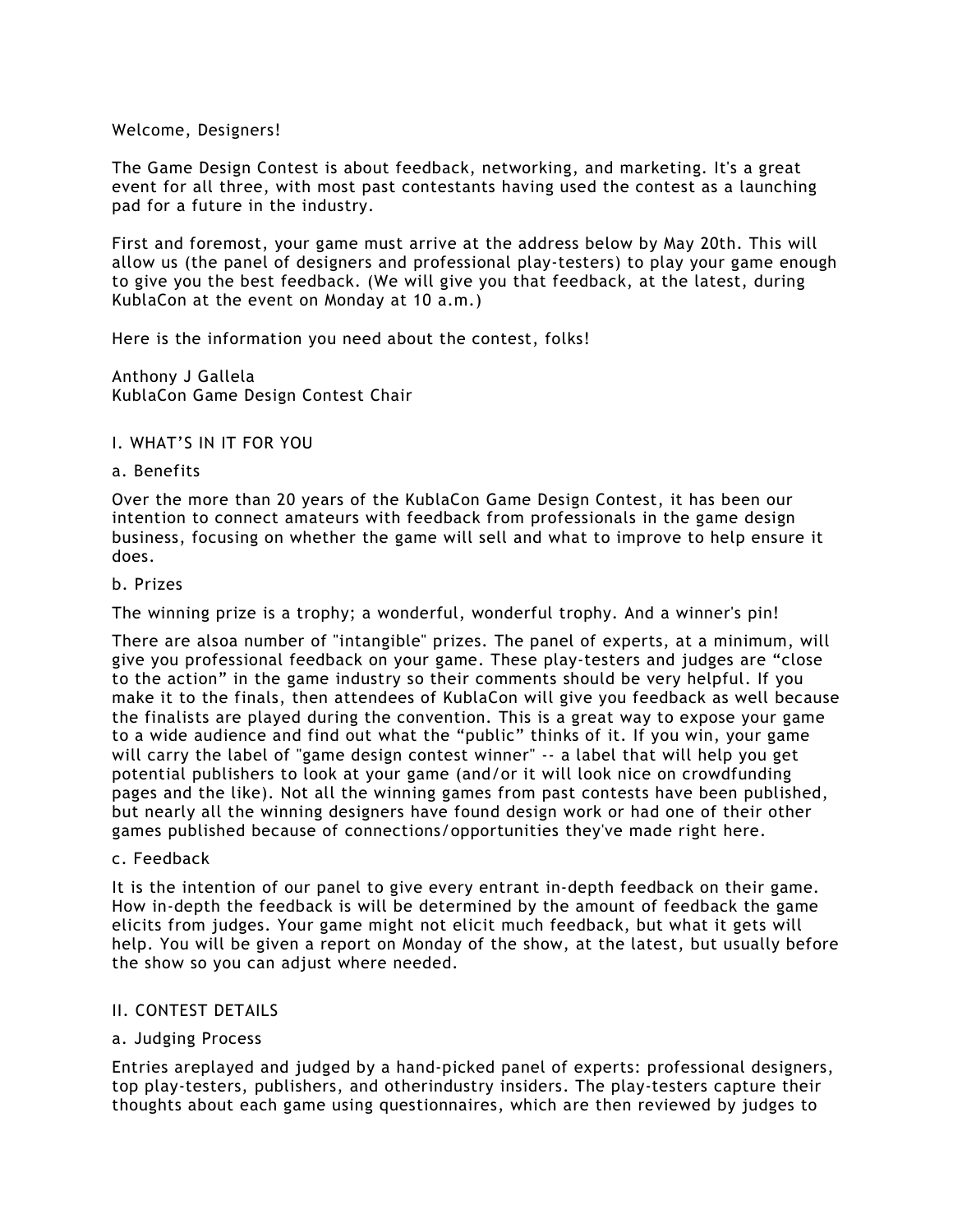select a small group of finalists. These finalists are played by the on-site judges and convention attendees at KublaCon! Three winners are chosen from the finalists and announced on Monday.

## b. Judging Criteria

Entries are evaluatedbased on ratings in the following categories:

Rulebook: how well can you play the game out of the box?

Mechanics: does the game play well?

Interface: are the components and player interface the right components and player interface?

Target Consumer: is the game appropriate for the consumer group presented in the submission form?

Connecting with your target audience is by far the most important thing in this contest, and will receive the highest priority. The interface of the game is not the graphical presentation of the parts, but rather how the player uses the cards/pawns/board/etc during game-play and whether that use aids and adds to game-play or works against game-play. Solid, working mechanics are key, of course, but they are the least important of the four areas of judging.

So again: does the game work for its audience, do players feel like they are playing the game, and does the game work? And the rulebookmust allow us to experience all those things without your help. Pay special attention to your rulebook! The quality of your rulebook will be a big contributor in the quality of the feedback you receive.

## c. Ownership of Product

Games submitted are the sole property of the game submitter. Submitting a game in no way adjusts the rights of any party associated with the game.

Judging submitted games will not limit the judges in concept or design of games already created, in the process of being created, or that will be created in the future. By entering your game in the contest, you are knowingly putting it into the public knowledge domain.

Plain talk: the judges don't want to steal your ideas. If your ideas are good, then they'd rather just publish your game.

## III. ELIGIBLE ENTRANTS

## a. Amateur Designers Only

This contest is open to amateurs only. (If you're a professional, you can sign up for KublaCon'sProtospiel.) For the purpose of this contest, a professional game designer is anyone who has a published game now in print, or who has ever had one in print,whose name appears as a designer or developer on the credits page, and that game must have sold at least 500 copies. "Sold at least 500 copies" means that at least 500 copies have been put in the hands of customers/distributors/stores/etc on/before our submission deadline. In other words: to be a professional, you are credited as either a designer or a developer on a published game of which at least 500 copies have been sold in some way. A game enteredinto this contest may be designed by as many people as you like, but NONE of the designers may be professional.

# b. Table Top Games Only

You may submit your game only if it is a Table Top Game(TTG). There is huge variety in this category, so for KublaCon's purposes, a TTG is defined by excluding things rather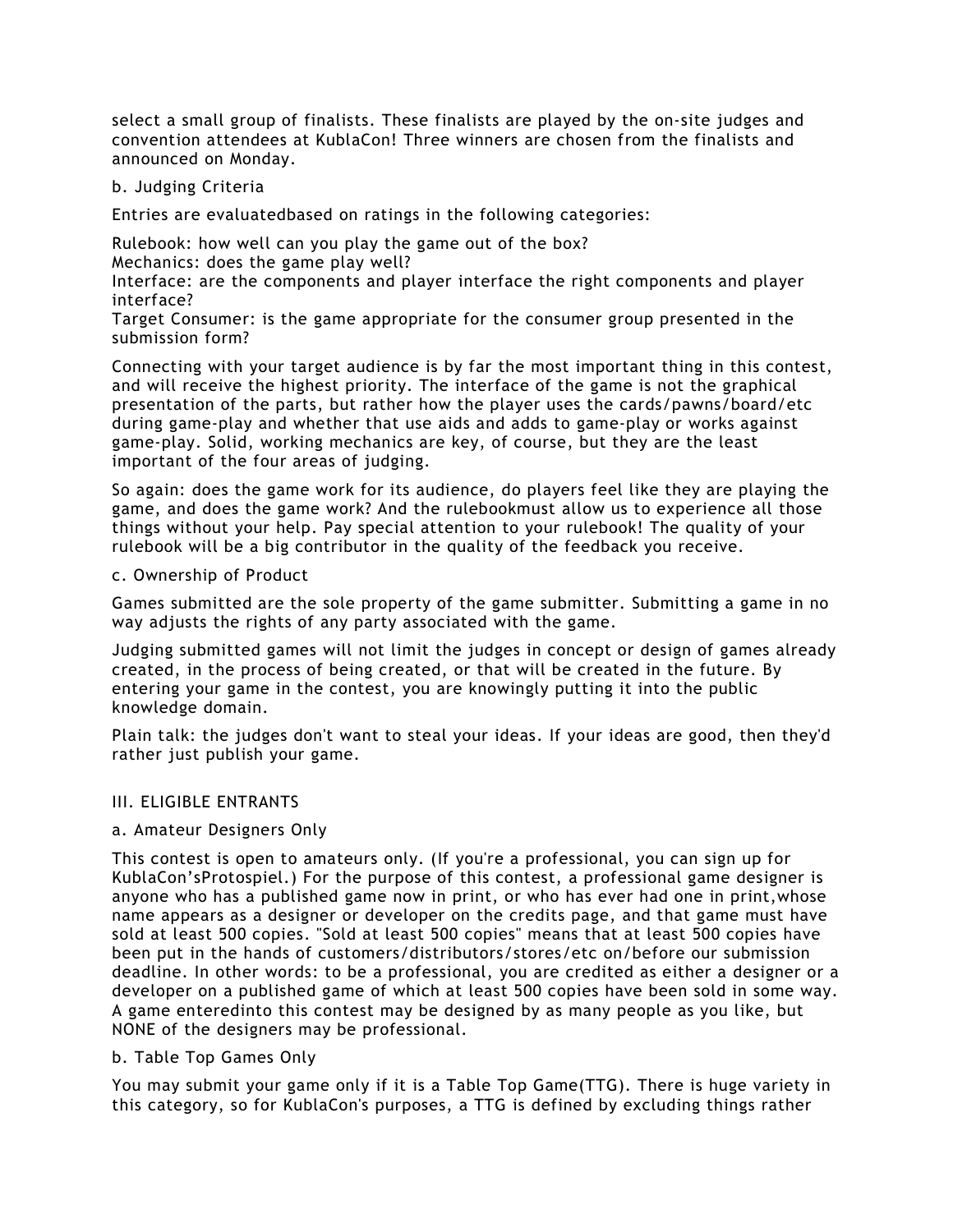than by including them. With that in mind, a TTG is not: A Role Playing Game A Miniatures Game (though your TTG might have miniatures -- like Gloomhaven) A Live Action Role Playing Game A Collectible Card Game (though Living Card Games are okay) A Computer Game An Activity

# c. Finished Games Only

All entries submitted must be finished games. A "finished" game is one that has a rulebook and all its necessary components (though the components may be proxies/demosthat stand in for the final components meant for the published version). The judgesmust be able to play the game out of the box: all the components needed for your game must come with the game. (You may note if you intend to make the customer buy their own dice/counters/minis/etc separately, but the judges don't want to have to go scrounging for these things while judging the contest.)

A special note about the rulebook: The judges must be able to read the rulebook and play the game based on what they learn in said rulebook. THE RULEBOOK IS THE MOST IMPORTANT COMPONENT OF YOUR GAME!Judging the games is a VERY time consuming and often frustrating process. A clear and concise rulebook will help our play-testers spend time evaluating your game ... instead of deciphering how to play. Before submitting your game, blind play-test your rulebook. We recommend giving your game with rulebook to someone who has never seen the game before, then have them try to learn how to play the game without asking you any questions. Watching them go through this process (while not saying anything!) will teach you what's missing from your rulebook.

If a game is not finished or does not have all the necessary components, then it may not get any feedback from the judges and won't advance to the finals.

## d. KublaCon Attendees Only

There is no entrance fee to submit your game! However, please note two very important rules that apply to all contest entrants:

You must purchase a full weekend passfor this year's KublaCon.

You may submit only ONE game for free. If you want to submit more than one game, the fee to do so is \$100 per game. This fee helps compensate KublaCon for its support of the play-testers for their hard work testing your games. (Note that if you have a codesigner, one of you may enter a game with your full weekend pass while the other enters one with their full weekend pass.)

## IV. SUBMITTING YOUR GAME

1) Submission form: You must fill out a submission form and include it in the box with your game. You can get a submission form by downloading it from the link at the bottom of this page.

2) Contact info: Make sure to include your name, phone number, and email address. 3)Rulebooks:

a) You must send an electronic copy of your rulebook (or a link to an online copy) to gamedesign@kublacon.com.

b) Please include enoughprinted rulebooks for every player (if your game can play up to 6, please include at least 6 rulebooks).